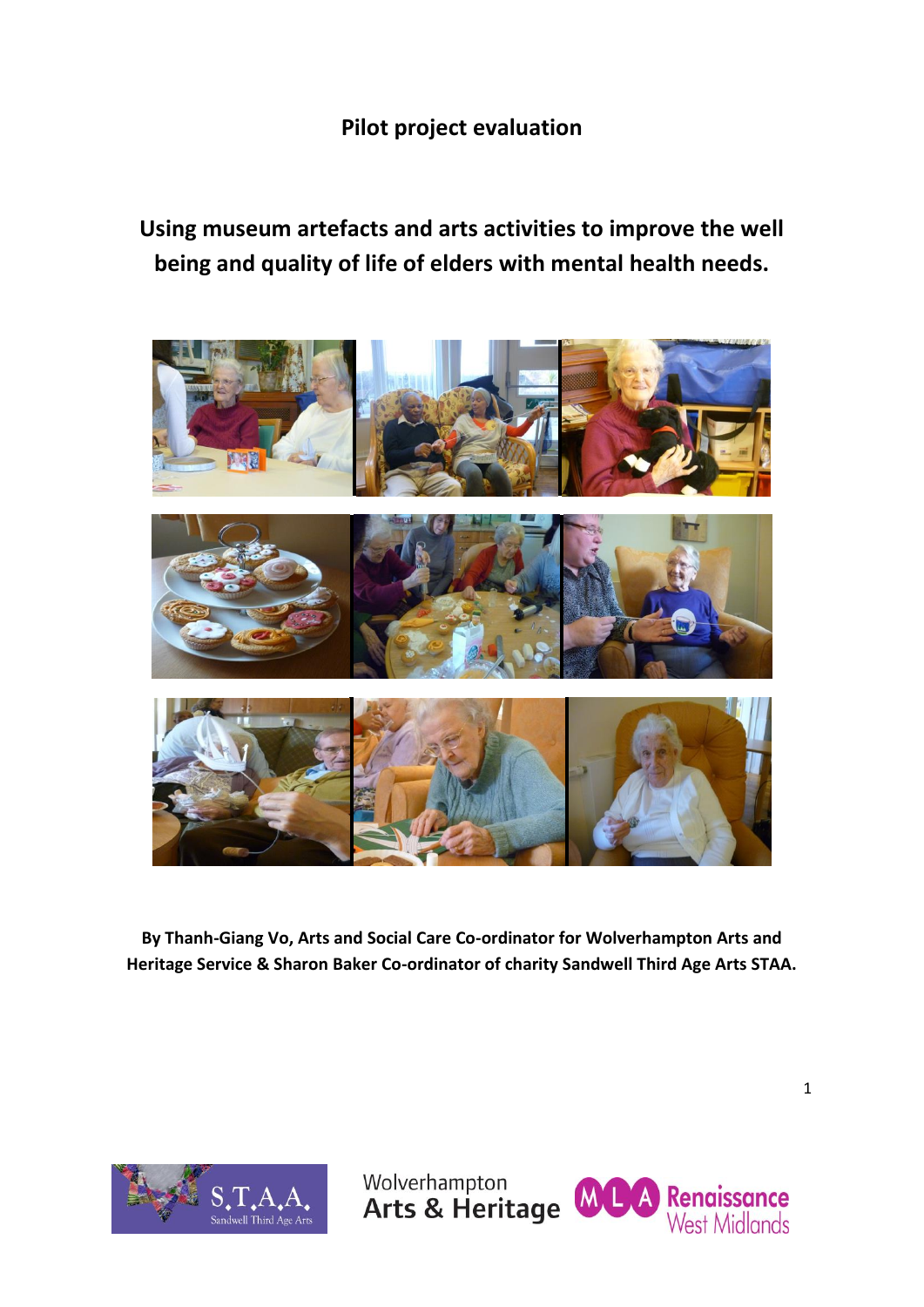## **Pilot background and aims.**

This project explored whether an arts organisation and a museums service working in partnership can provide quality wellbeing interventions to improve the lives of people in social care settings, people who might otherwise find it difficult to access museum services.

The delivery model explored in this pilot could be adapted for future use with elders living in residential care, sheltered accommodation, extra care housing, and nursing homes. The project's focus was on arts and cultural providers delivering an interesting, stimulating, accessible and person centred service, combating boredom and inactivity. The service's content and delivery could be tailored to the needs of different groups and could be used with elders with dementia, elders with functional mental illness, elders with other health and social care needs and elders experiencing healthy old age.

This pilot examined whether the partnership can deliver interventions which improve the wellbeing of older people with mental health needs including people with dementia through engagement with museum collections and arts activities. The pilot worked with a group of people with mental health needs living in a residential home in Sandwell and links to the Department of Health's 'Living Well with Dementia': the National Dementia Strategy (2009).

The project aimed to make peoples lives more enjoyable by providing opportunities for new, positive experiences which stimulate the senses, helping people to stay connected with their world and promote and protect people's well being. The pilot was part of a wider Arts and Social Care project. The activities were designed to help people re-engage with themselves and others through the experiences of reminiscence and being creative. It aimed to re-able people through confidence building and social interaction, minimising disability or deterioration from established health conditions (such as dementia) for as long as possible by improving people's wellbeing.

## **The partner organisations involved:**

- Wolverhampton Arts and Heritage Service.
- Sandwell Third Age Arts STAA Charity number 1094820.
- Fountain Court Residential Centre managed and run by Sandwell Metropolitan Borough Council.



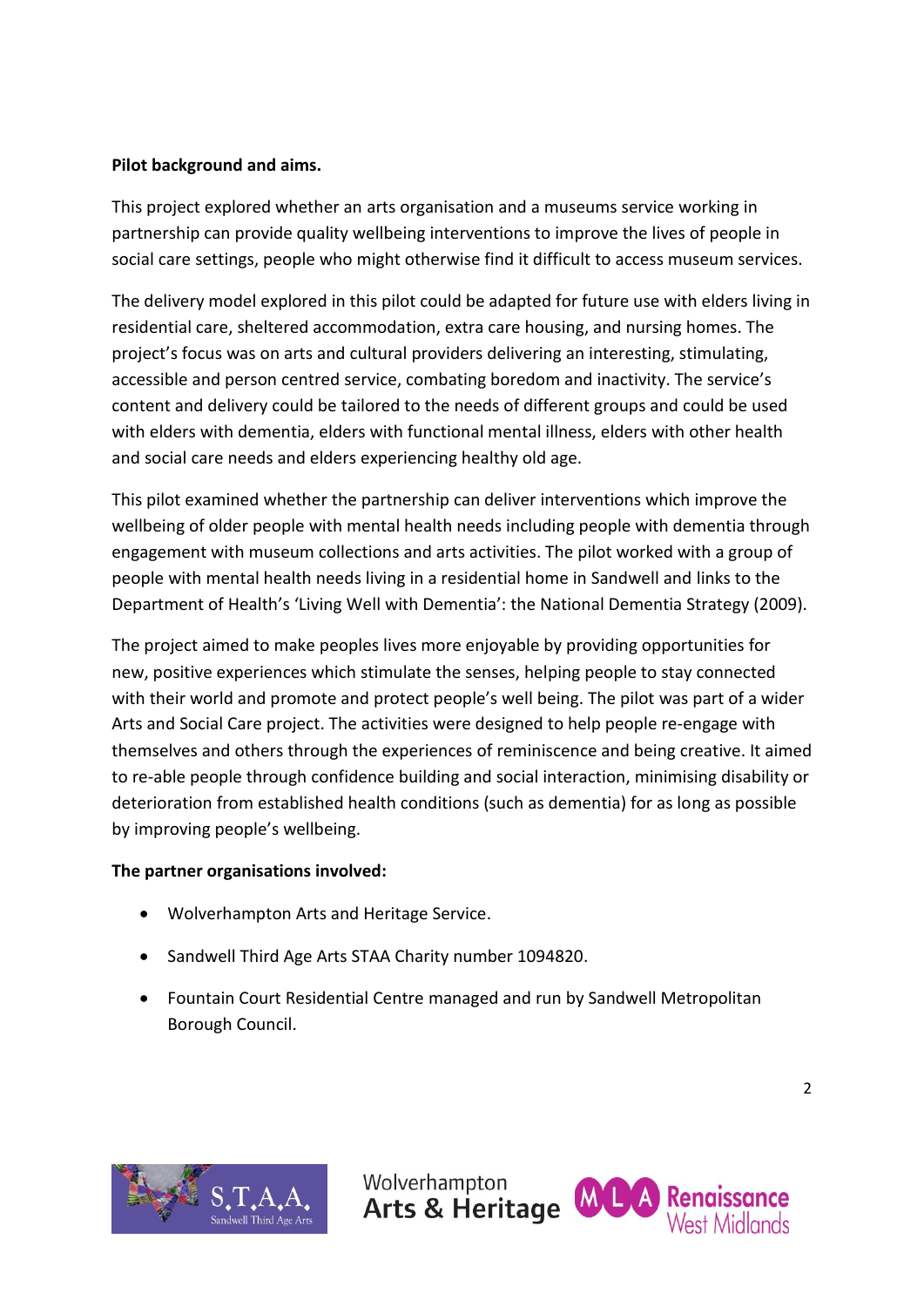## **Overall Approach**

- Wolverhampton Arts and Heritage Service identified objects that could be themed for reminiscence sessions. The artefacts were taken to Fountain Court residential centre. The object handling sessions were the focus and catalyst of reminiscence sessions.
- The object handling was facilitated by a member of the museum staff and the creative element was facilitated by a STAA artist using appropriate creative media (visual arts: drawing painting, crafts, textiles, sculpture, photography etc).
- STAA offered its expertise and track record in delivering creative interventions with elders with mental health needs including dementia to achieve health and wellbeing outcomes.
- Anecdotal evidence about the impact of interventions was recorded. Prior to the start of the project an informal assessment of participant's starting points for engaging in the activity was made. An observer recorded the behaviour and responses of participants during the sessions to plot any perceived changes in health and wellbeing that may have taken place.
- In total there were 7 sessions delivered with the participants at Fountain Court including a visit to Haden Hill House Museum.

#### **The key people involved:**

This project was made possible by the willingness of the eight people who chose to engage and allow their responses to be shared with others.

Thanh-Giang Vo, Arts and Social Care Co-ordinator for Wolverhampton Arts and Heritage Service, worked with Sharon Baker, Co-ordinator of Sandwell Third Age Arts, to design the project. They worked closely with Michaela Wilson, Manager at Fountain Court and her deputy Sharon Billinge, to establish which of the residents at Fountain Court could be involved in the project and to gain important information about different residents prior to working with them. Thanh led on the reminiscence and object handling element of the project. Sharon commissioned one of STAA's professional artists Trish Crummay, a visual artist with many years experience at working with elders with mental health needs and dementia to deliver the project's creative element using a number of different creative processes. Sharon took the role of observing and documenting the interactions that took place for each individual in each session. Sessions were supported by the staff at Fountain Court and two relatives of participants who attended for a number of sessions.



Wolverhampton

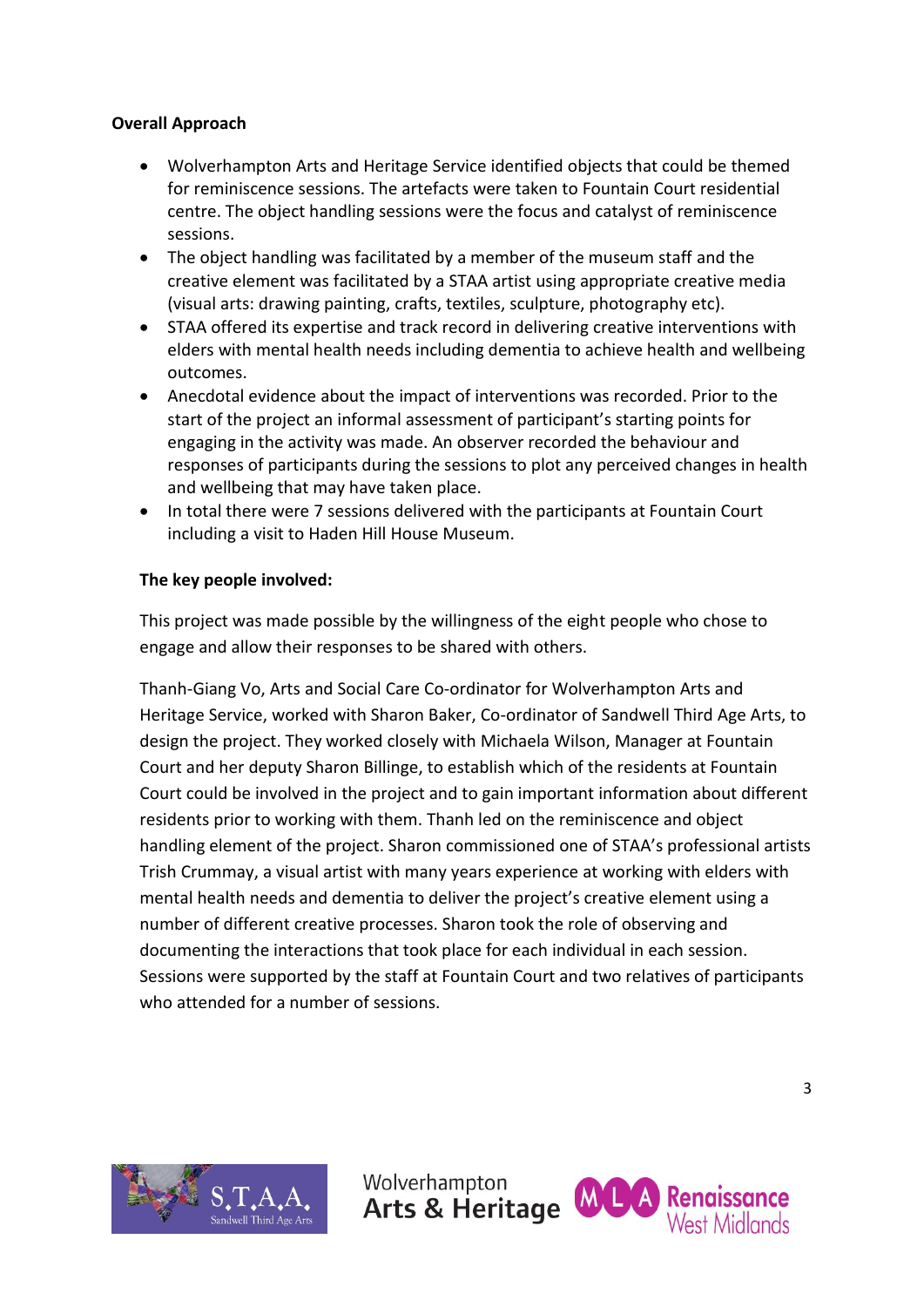## **Project Outcomes**

The project demonstrated that an arts organisation working with a museums service was successful in delivering a service that improved the wellbeing and quality of life of elders with mental health needs living in a care home. The interactions and creative experiences that took place suggested that positive health and wellbeing outcomes were achieved by participants.

**Health and Wellbeing Outcomes for the individuals who took part – peoples' names have been shortened to initials.**

**A**

**A's starting point prior to participating in the sessions:** A's mental health is deteriorating; she is less aggressive in her opinions, less forceful in expressing her thoughts. She is more amenable and will be persuaded to take part if she chooses. She has to take a lot of pain killers for pain in her leg. This is affecting her mobility (she uses a stick or walker) and her alertness: she falls asleep a lot. A has the capacity to give verbal consent to having her photograph taken will be able to complete a feedback form.

The health and wellbeing outcomes identified for A were:

- To become more engaged, alert, stay awake, concentrate for longer
- To express memories, share stories, thoughts, feelings, opinions
- To be creative, self expression through different media
- To experience pleasure

From all of A's responses and through staff observation the outcomes above were seen to be met, though A did actively opt out of two sessions due to feeling too tired and not wanting to 'make' things. She however, enjoyed the talking and reminiscing. Below is an extract from one of the session feedback forms that A completed.



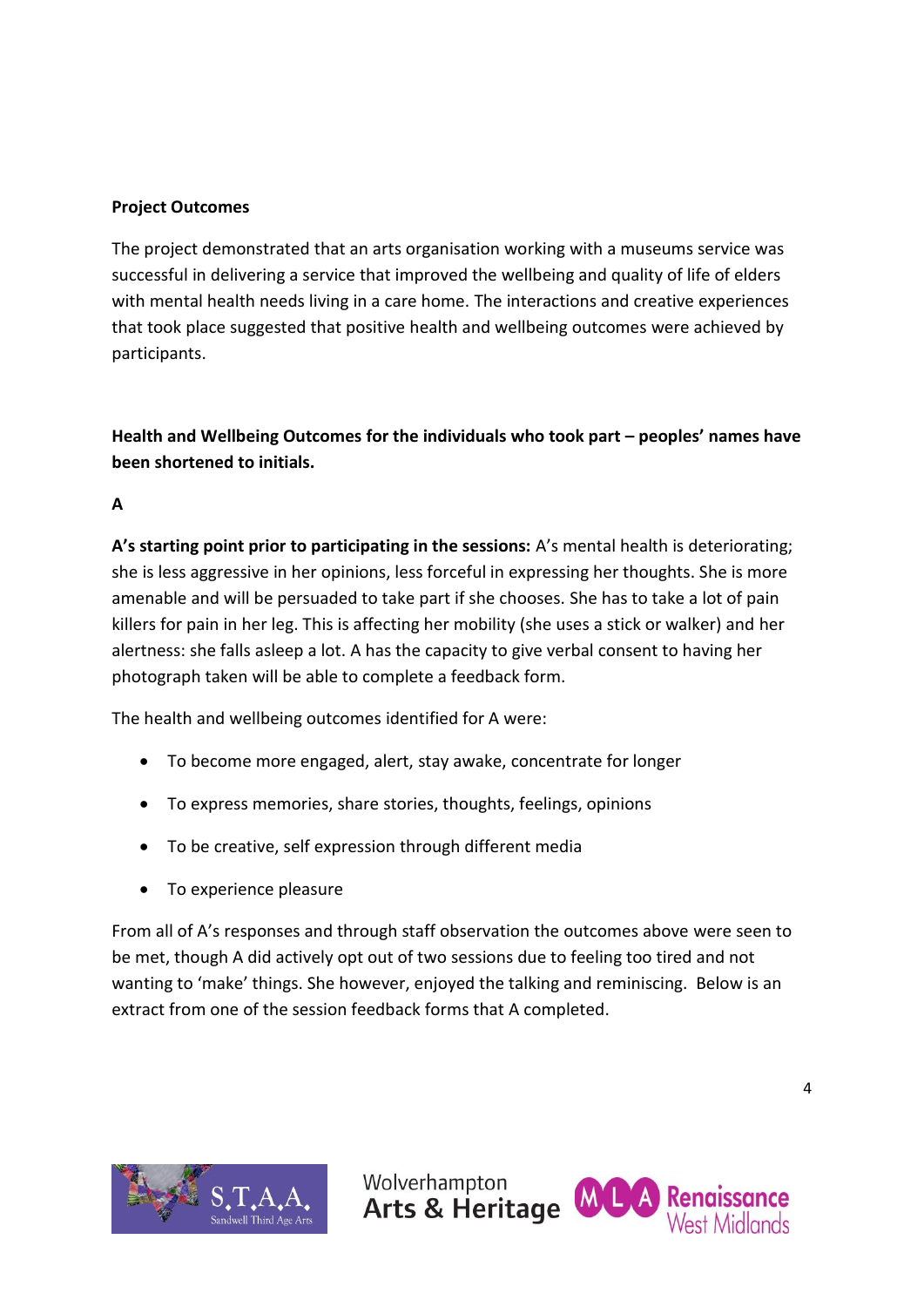## **Feedback comments from feedback forms or comments recorded during the session.**

"I enjoyed it"- tick ("very much")

"I felt happy" – tick

I was interested- tick

"I felt relaxed" tick ("A bit tiring too")

What was your favourite part?

"Different types of photographs produced. I was a bit tired because I was doing a lot of thinking and got a bit confused".

"I don't bother with anything I don't like so I quite enjoyed this session because I took part. I was hoping **t**here would be more photography, spontaneous ones."

## **AD**

**AD's starting point prior to participating in the sessions:** AD is the newest person to join Fountain Court. She has settled in well. Her behaviour is sometimes a little erratic or unpredictable. She talks sensibly and presents very well but can change her mind and mood very quickly. She sometimes throws things on the floor when she is fed up or exasperated. However she is easy to jolly along and does not stay in a bad mood for long. She is interested in art and went to West Bromwich Art School when she was young. She is good at drawing and treasures a small drawing she did of a dog. She enjoys having pictures to colour and likes quizzes. She is clever and has a good sense of humour. She likes to be in charge and is often in charge of the TV remote control. She can choose programmes to watch and can exercise choices. She has capacity to give her own consent to having her photograph taken and will be able to complete a feedback form.

The health and wellbeing outcomes identified for AD were:

- To express memories, share stories, thoughts, feelings, opinions
- To be creative, self expression through different media
- To experience pleasure



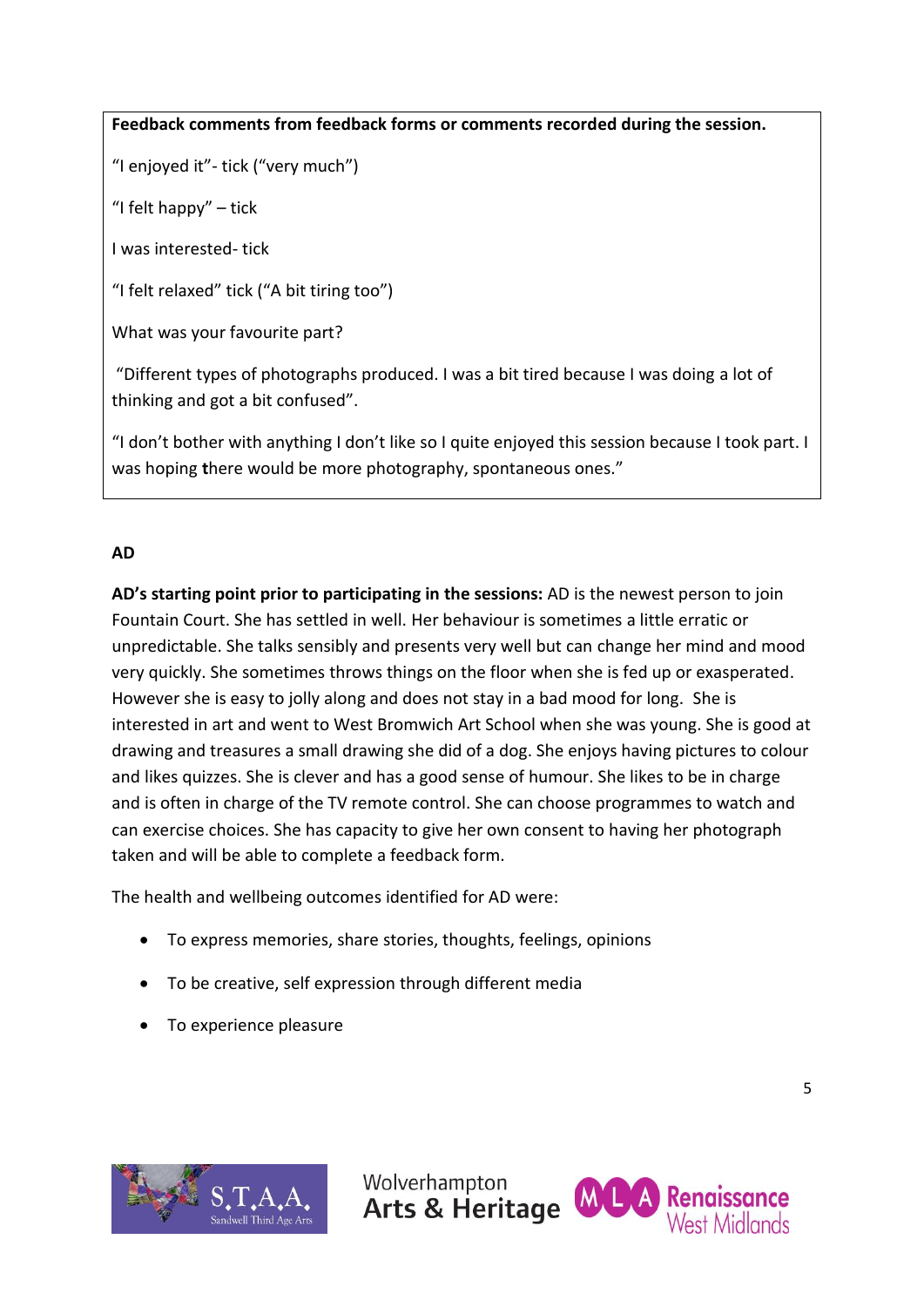To be stimulated more intellectually and socially

AD had a higher level of mental functioning and engagement compared to some of the other residents at Fountain Court. AD took part in every session including a visit to Haden Hill House museum. AD could have been challenged further with intellectual and social activities if she was supported in a 1:1 intervention. As the level of activity needed to be pitched at an accessible level for all the participants it was observed that sometimes when AD did not have her daughter in law with her, and when staff could not pay her one to one attention, she withdrew more into herself. In one session when her daughter in law could not attend, Trish was explaining and encouraging another participant to try the activity; AD appeared to lose interest and left the session. We have found when she has had one to one support she remains with the activity to the very end. Overall her outcomes were met and apart from the odd session she enjoyed taking part in the activities. Below is a record of AD's responses and participation observed in a session.

**Behaviour & mood at the beginning of the session: AD** was observed by a member of staff: "She almost ran into the room", she was keen to take part but sitting quietly waiting. Her daughter-in-law joined her.

**Behaviour, interactions, activities & mood during session:** AD enjoyed looking at the objects, particularly the book, and sang 'robin hood' prompted by seeing an extract from that story in the book. She was very engaged with the practical part of the session supported by her daughter in law. She also remembered E as being a neighbour in the flats she used to live in. She played with and made a spinning toy and also made a boat, choosing to decorate it using pencils and felt tips, colouring it in carefully. She laughed and joked and was very absorbed in the colouring activity

**Behaviour & mood at the end of the session:** Still alert and aware of what was going on around her

Feedback comments from feedback forms or comments record during the session.

I enjoyed it-tick

I felt happy-tick

I was interested -tick

I felt relaxed-tick



Wolverhampton

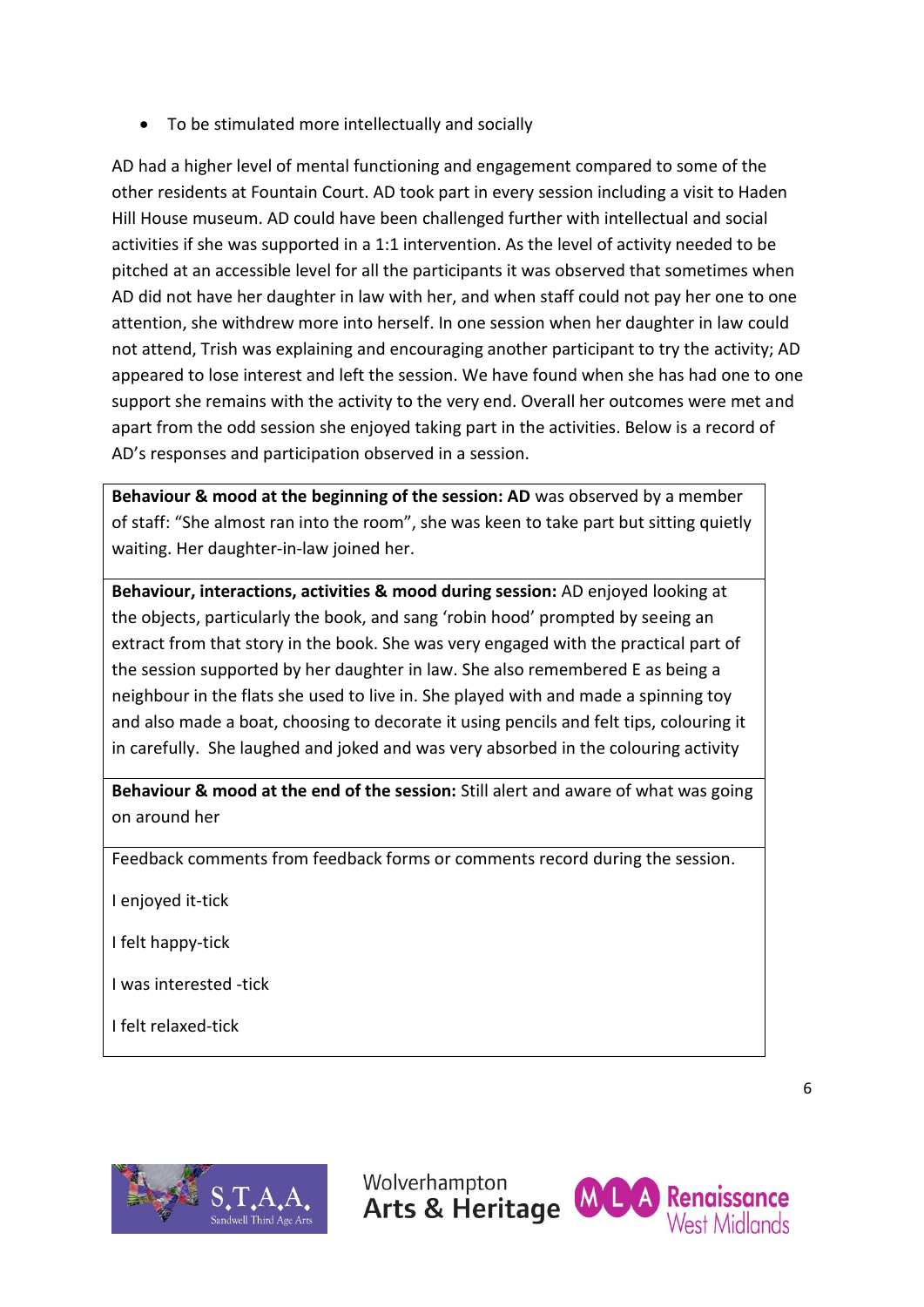What was your favourite part? "Making the boat toy".

**Interpretation of observations, any outcomes achieved?** The session has been very stimulating for AD intellectually and also in practicing her motor skills and making skills. She was cheerful and in a good mood.

## **B**

**B's starting point prior to participating in the sessions**: B is alert and usually interested in things around him. He loves reading things and can stay occupied all day reading a book (he does read it). He enjoys handling objects and puzzles, if he does a jig saw he will spend ages making the pieces fit. He enjoys reminiscence and quizzes such as talking about the lives of famous people. He is interested in any objects; he was in the merchant navy and a communications expert, being knowledgeable in the Morse code.

The health and wellbeing outcomes identified for B were:

- To become more engaged, alert, stay awake, concentrate for longer
- To express memories, share stories, thoughts, feelings, opinions
- To be creative, self expression through different media

B didn't always take part in every session but when he did he'd stay for the entire activity. He seemed to like solving problems and was interested in handling things and working out how things work. For the session making the Christmas decorations he spent the whole time tying knots to secure the decorations, a challenge that he enjoyed and repeated over again. B's verbal conversation was difficult to understand but he was able to communicate his wishes to engage in activities. He liked being part of the session even if sometimes it was just observing what was happening around him. Below is a record of B's responses and participation observed in a session.

**Behaviour & mood at the beginning of the session:** He was not too happy about moving seats, but once seated and settled he was okay.

**Behaviour, interactions, activities & mood during session**: He looked at objects when prompted with Trish, Sharon and Thanh. He became absorbed in looking at the children's story book and spend a long time (over an hour) looking through it and



Wolverhampton

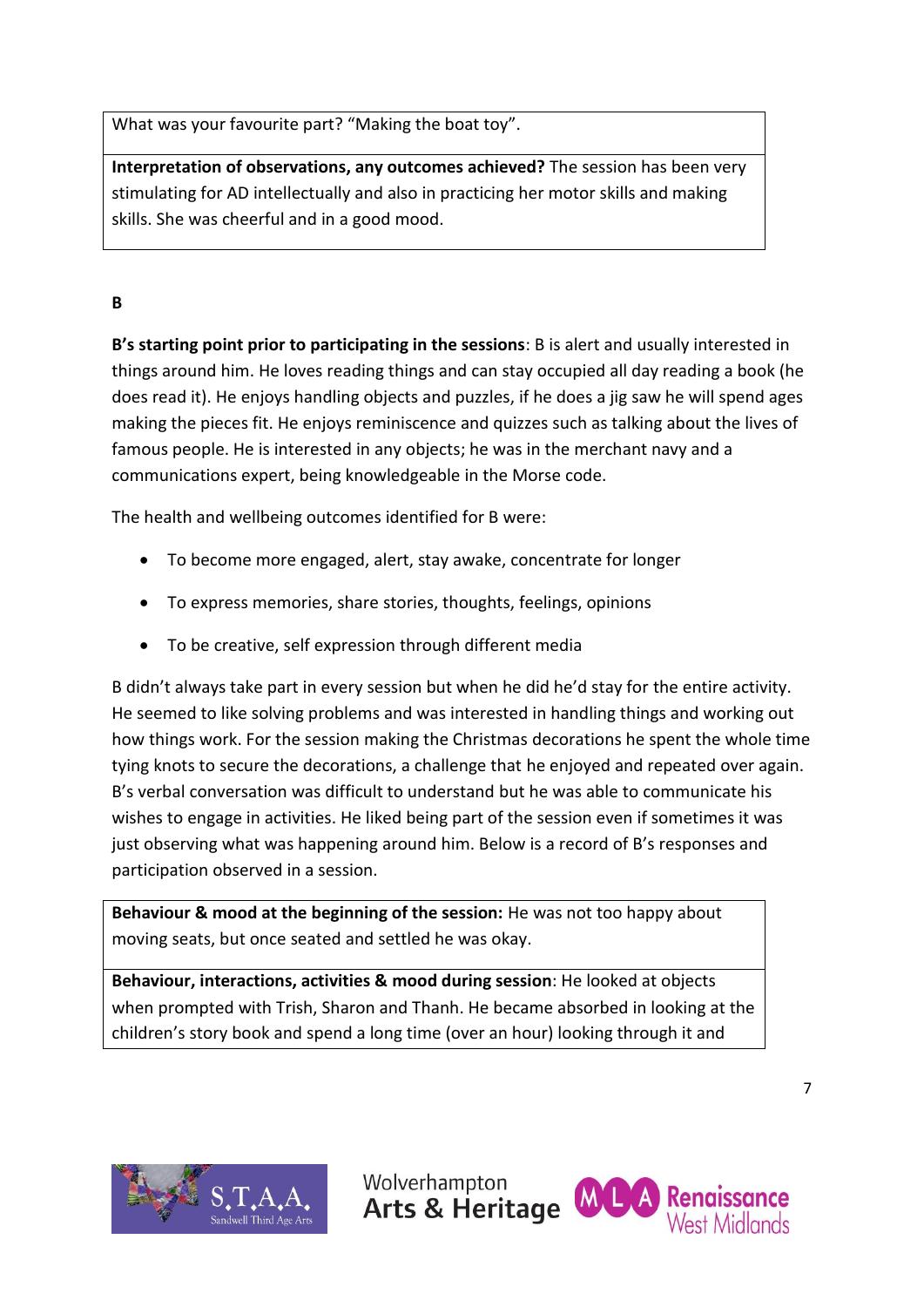reading passages.

His conversation was difficult to understand at times but he seemed absorbed in the book and hugged it to him a few times. When he had enough of looking at the book he asked Sharon to take it. He took an interest in the ship balancing toy but did not take part in any of the practical activity.

**Behaviour & mood at the end of the session:** He was relaxed, calm and quiet but quite alert- watching what was going on around him and watching boxing on the TV.

**Interpretation of observations, any outcomes achieved?** B seemed to get a lot out of the activity; he was content and engaged for virtually the entire session.

## **C**

**C's starting point prior to participating in the sessions**: C will either be the life and soul of the group or he won't do anything, it just depends on how he is feeling on the day. He may have wandering hands and try to grope (his illness).

The health and wellbeing outcomes identified for C were:

- To be distracted from/ forget established patterns of negative behaviour
- To express memories, share stories, thoughts, feelings, opinions
- To be creative, self expression through different media
- To experience pleasure

C was often present at each session although did not always take an active part. He would make comments and start singing and joking with the staff and did engage with objects when he was talked to directly. Throughout the project staff noticed no incidences of his negative behaviour patterns. He clearly expressed pleasure in being in the social environment and in response to the activities taking place but it did not draw him to be active in the creative process, or to engage in reminiscing fully, though at times he did talk about Jamaica.



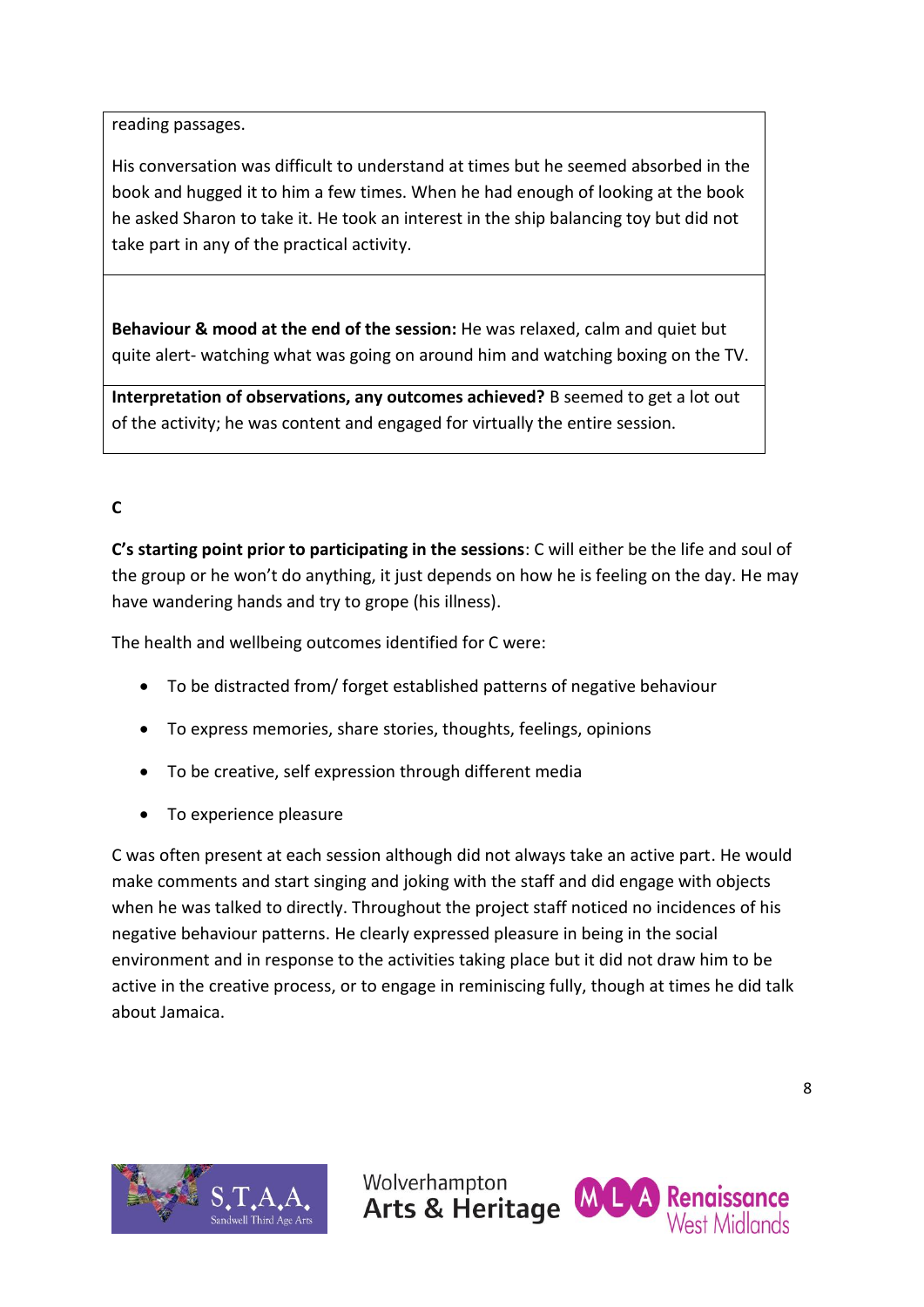## **C's responses and participation observed in a session:**

**Behaviour, interactions, activities & mood during session:** C came in just after the start of the session and ate his breakfast. We did not disturb him during this time so he could concentrate on eating. Once he finished he started to take notice of what was going on around him, he was in a jolly mood, singing, laughing and joking. He engaged in the activity at the table Sharon showed him the spinning toy which made him laugh. He said his eyes were going funny watching it. She showed him other objects and then showed him the fuzzy felt- he joked saying his fingers would drop off if he touched it. Then he spent time with one of Fountain Court's staff looking at the fuzzy felt shapes and talking about the farm he lived on in Jamaica.

**Behaviour & mood at the end of the session:** calm, relaxed, sitting quietly watching the TV.

**Interpretation of observations, any outcomes achieved?** C appeared to experience pleasure in his interactions with others and did not exhibit his usual behaviour while he was in the room, he reminisced and seemed to enjoy this time in the session.

## **D**

**D's starting point prior to participating in the sessions**: She is a chatty lady but may refuse to take part, saying she doesn't want to do it. She may want to stay in the lounge or in her seat and not move to go into another room. If we can draw her in and get her interested she will be very forthcoming expressing sensible opinions.

The health and wellbeing outcomes identified for D were:

- To interact, join in, contribute
- To express memories, share stories, thoughts, feelings, opinions
- To be creative, self expression through different media
- To experience pleasure

D participated in every session and always seems interested in what people were doing or saying. She liked to sit quietly and observe others, only speaking when talked to directly by staff. She expressed her memories, shared stories and took great pleasure in being part of



Wolverhampton

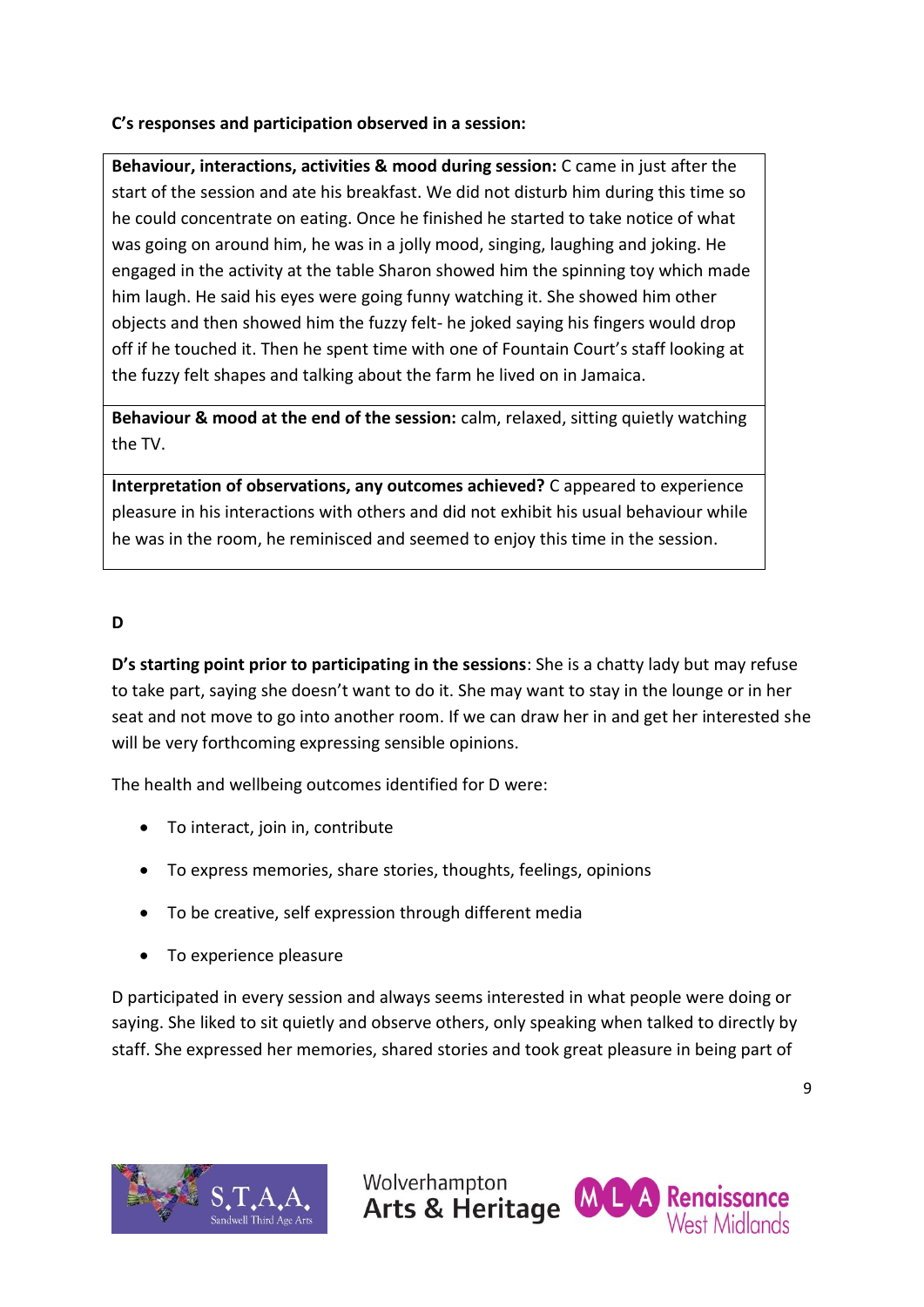the social process of the project. D was very unwilling to do anything practical and insisted that she just like to observe others. However, on the last session, when everyone was making Christmas decorations, D also made one and seemed very happy. D always appeared happy and contented at the end of every session when staff said goodbye. She had a good friendship with DD which was further facilitated by the social element of the sessions.

## **D's responses and participation observed in a session:**

**Behaviour & mood at the beginning of the session**: She was sitting in the room, quietly.

**Behaviour, interactions, activities & mood during session:** D appeared to enjoy the object handling session a lot- she was able to demonstrate how a brownie camera worked and she talked with pride about her grand daughter whose photograph she had brought to the session. She chose not to have her photograph taken.

**Behaviour & mood at the end of the session**: Sitting quietly, but when asked said she did not know if she enjoyed the activity or not

Feedback comments from feedback forms or comments record during the session.

"I was interested"  $-$  tick (yes I'm nosy!").

"I liked watching the others" (have their photos taken) "but I didn't want to be in it."

**Interpretation of observations, any outcomes achieved?** D chose to stay in the room when the activity took place and seemed to observe and enjoy what was going on, she did contribute to the activity and expressed pleasure at handling the cameras, especially the box brownie.

## **E**

**E's starting point prior to participating in the sessions**: E is aged in her 90s. She is witty and knows what is going on. If she does not like an activity she will let you know. We will need to get her motivated to join in, she often nods off to sleep – and will say with her eyes closed 'in a minute'.

The health and wellbeing outcomes identified for E were:

To become more engaged, alert, stay awake, concentrate for longer



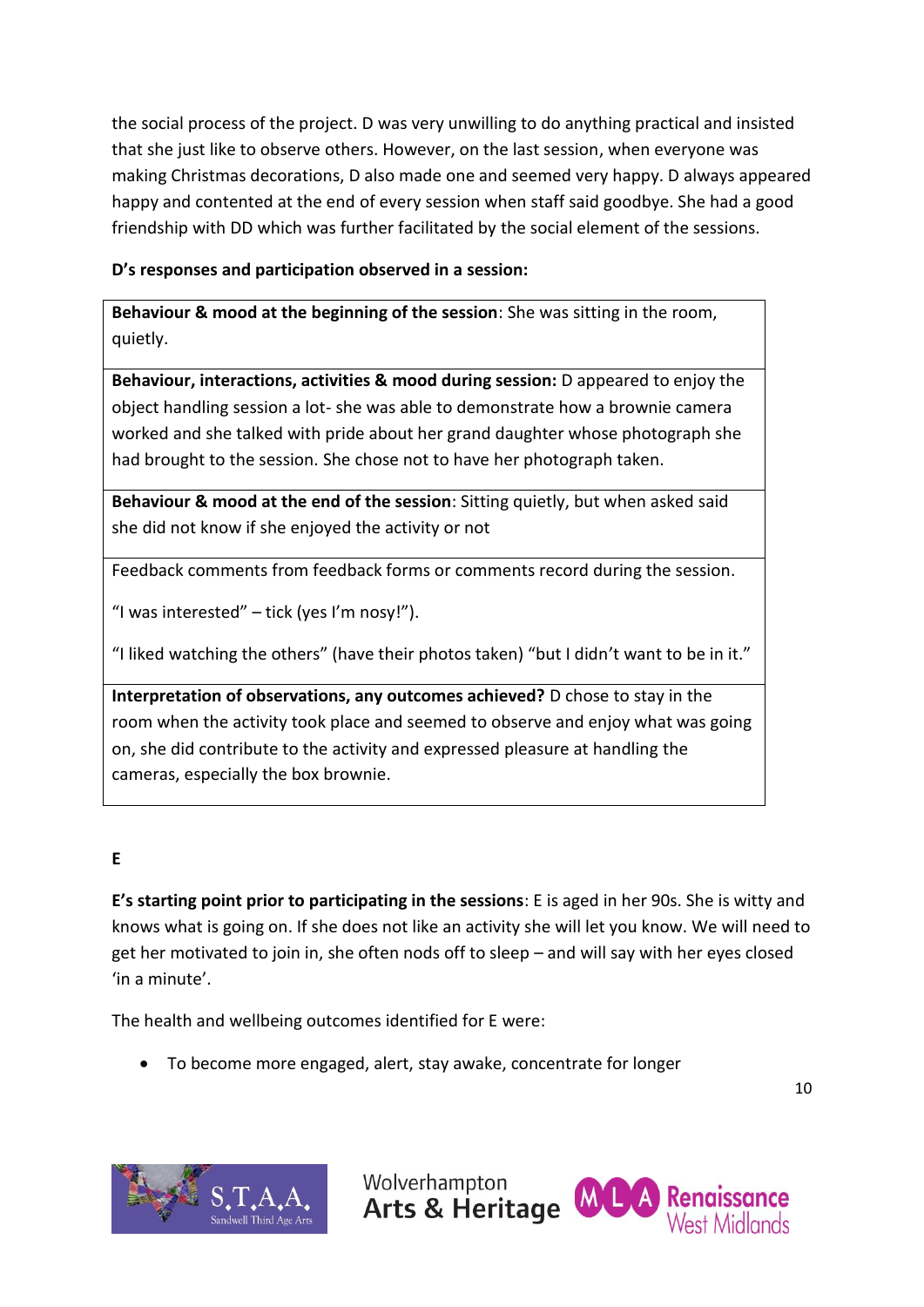- To interact, join in, contribute
- To be creative, self expression through different media
- To experience pleasure

E always came to join in with the sessions and always wanted to take part. She struggled to stay awake and, when not spoken to on one a one to one basis, she often fell asleep. Some of the activities kept her awake and kept her concentration for longer. She looked at patterns in one of the sessions and picked a pattern on green paper to use to decorate her walking frame. Staff at Fountain Court have since reported that she recognises her walking frame. She clearly benefited from the creative reminiscence sessions but requires more direct attention to concentrate for longer.

E's responses and participation observed in a session.

**Behaviour & mood at the beginning of the session:** She was sitting on the sofa quietly

**Behaviour, interactions, activities & mood during session:** As soon as she was handed the Eskimo doll she said "Can I keep it to cuddle?" and she held onto it for part of the session and then swapped it for another doll. E did start to close her eyes, and doze off; if someone was talking to her she would rouse herself. She seemed very comforted by holding the doll. She woke up to drink her tea and asked for more biscuits a number of times.

**Behaviour & mood at the end of the session:** E was awake and was able to give feedback.

Feedback comments from feedback forms or comments record during the session.

I enjoyed it – tick

I felt happy – tick

I was interested – tick

I felt relaxed- tick

What was your favourite part?



Wolverhampton

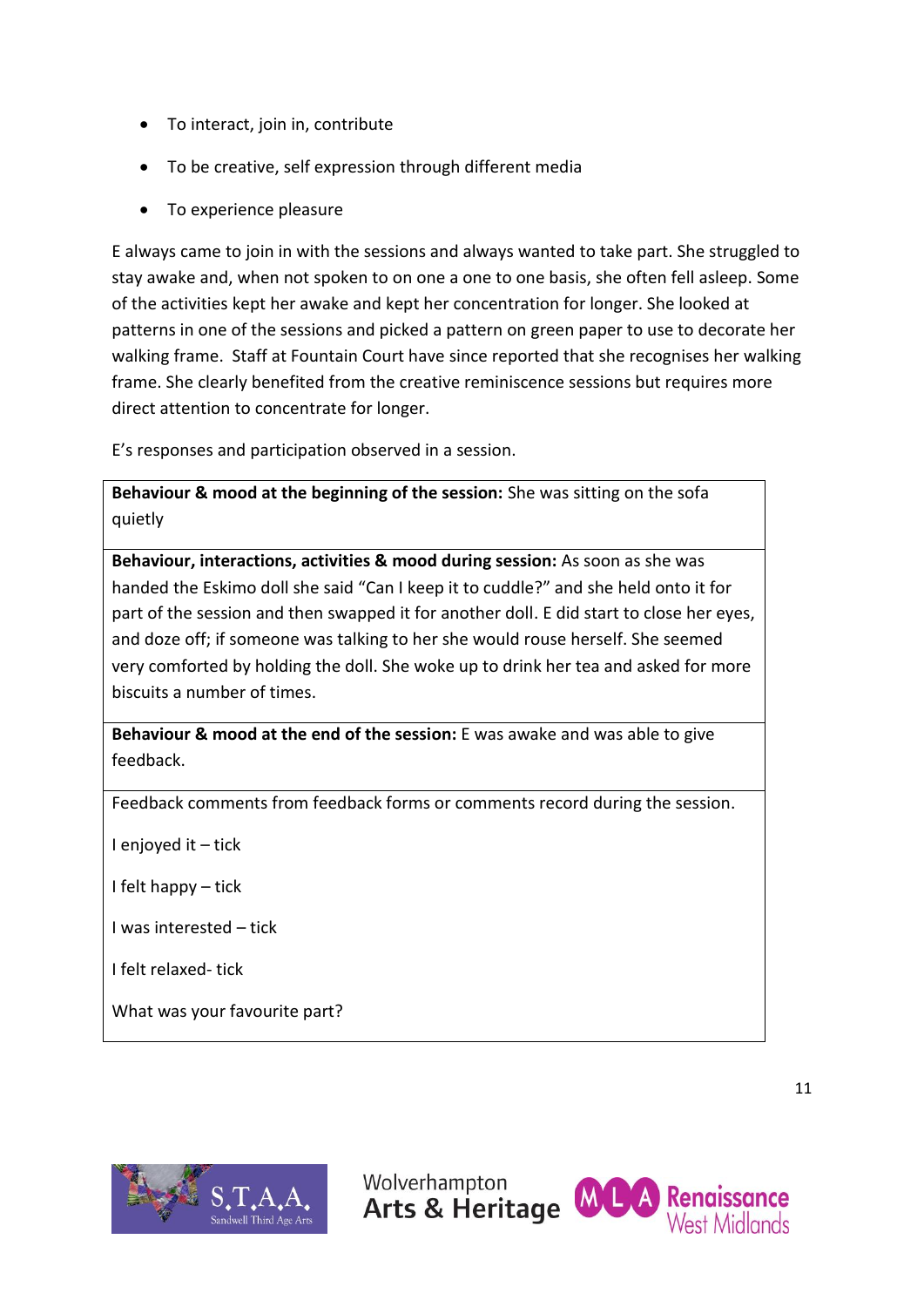"Hugging the dolls made me feel good. I was comforting, I don't know why"

**Interpretation of observations, any outcomes achieved?** E stayed awake for part of the session and engaged for parts, although she could not help falling asleep. She really responded positively to the dolls and held one or other for virtually all of the session (even when she was dozing).

## **S**

**S's starting point prior to participating in the sessions**: She will either love or hate the activity and expresses extremes of emotions. She can get upset and weepy easily but equally she can be 'brought round' and cheered up. At first it may be worth while getting a member of staff to engage with her and persuade her to take part. She can be very blunt and insulting .She was very interested in ballroom dancing in her younger days.

The health and wellbeing outcomes identified for S were:

- To interact, join in, contribute
- To appear/become happier, more cheerful
- To be distracted from/ forget established patterns of negative behaviour
- To express memories, share stories, thoughts, feelings, opinions
- To be creative, self expression through different media

S always came into each session to interact with staff and the activity but she rarely stayed or actually engaged in what we were doing. When she did, it was more for a social interaction rather than for reminiscence. In one session S looked through her life story book and talked about her dancing. Overall she did engage socially with members of the group but did not respond to the content of the sessions.

## **S's responses and participation observed in a session:**

**Behaviour & mood at the beginning of the session**: S was not in the room at the beginning

**Behaviour, interactions, activities & mood during session:** S came into the room during the session bringing her big fluffy toy that she was cuddling. She talked but it





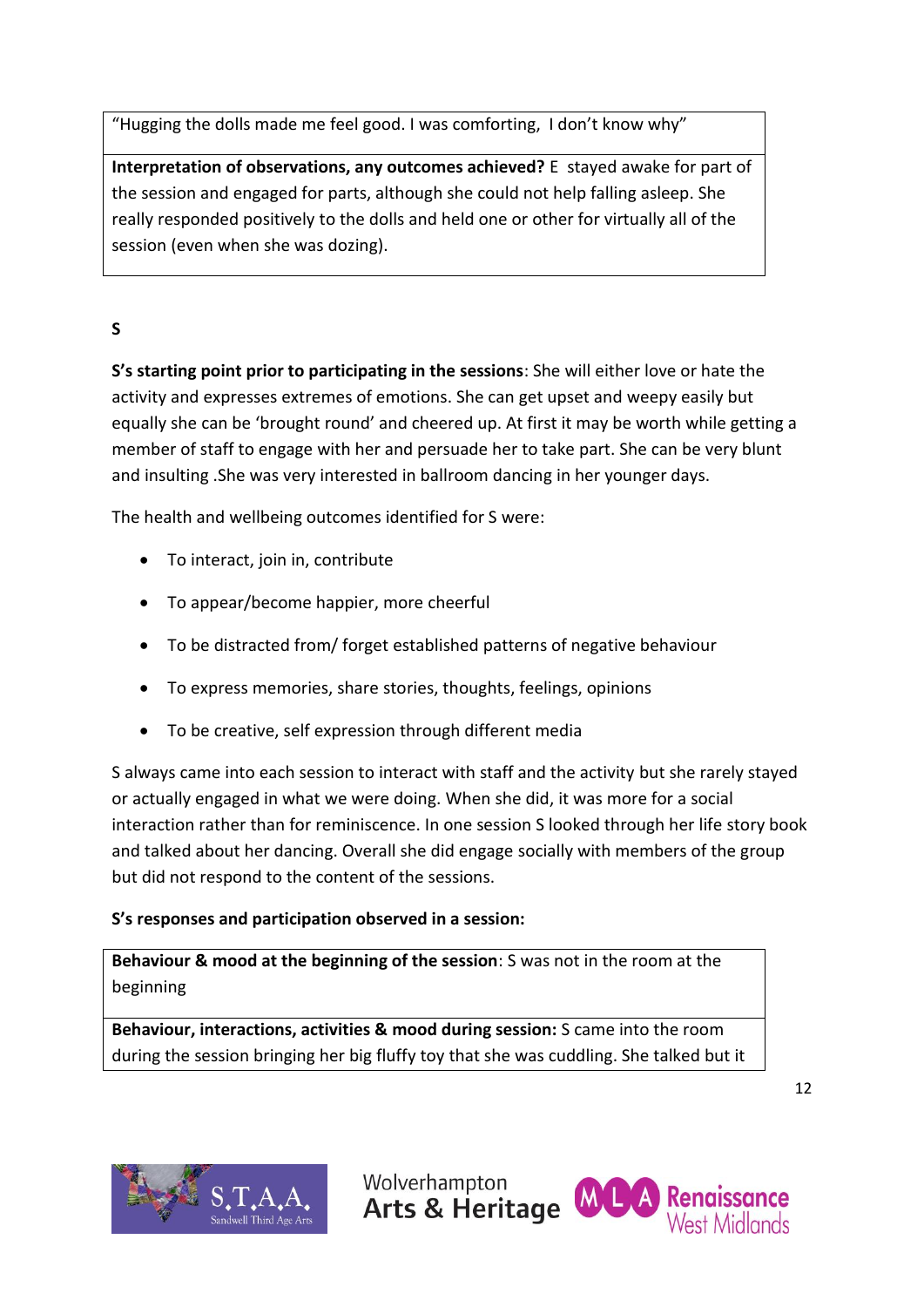was hard to understand her conversation, she appeared happy and calm and left to sit in the garden room on her own quite contentedly.

## **Behaviour & mood at the end of the session:** Calm

**Interpretation of observations, any outcomes achieved?** Similar to previous week: S took part in her own way and on her own terms; she did not really contribute to the session but did engage in a similar activity when she saw other participants handling dolls in the 'childhood toys' themed session.

## **J**

**J's starting point prior to participating in the sessions**: J is a lady aged in her 90s. She gets tired quickly and is physically frail. She is sociable but needs to be drawn out a lot, she is a quiet lady and if others are talking she will sit quietly in the background. She does like to chat and has a wicked sense of humour. She has capacity to make a decision verbally about having her photograph taken and will be able to complete a feedback form.

The health and wellbeing outcomes identified for J were:

- To become more engaged, alert, stay awake, concentrate for longer
- To interact, join in, contribute
- To talk more, increase conversation, more attempts at communication- verbal & non verbal

J participated in every session from the beginning of the pilot to the end. She engaged very well with all the activities and enjoyed reminiscing with her daughter in law. She often had a smile on her face throughout each session except on a couple of occasions. At one session, when her daughter in law was not there, she was quieter and looked a little perplexed. On another occasion she started the session of in a very bad mood and was quite hostile towards staff in what she was saying. However, she soon was distracted from her mood, and ended the session looking happy and smiling.

## **J's responses and participation observed in a session:**

**Behaviour & mood at the beginning of the session:** Smiley and happy, her daughter





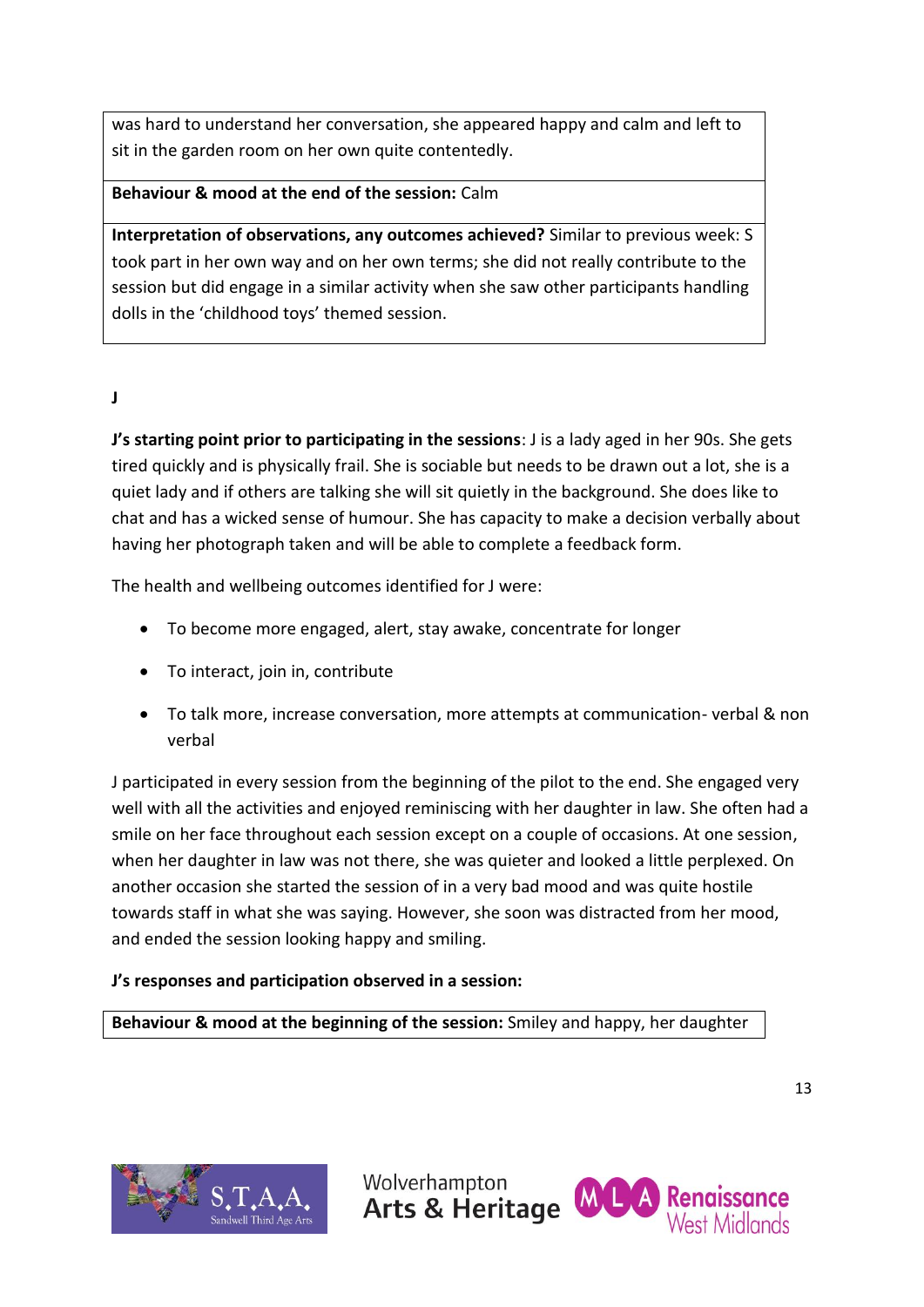in law was encouraging and enthusiastic. They were both keen to start.

**Behaviour, interactions, activities & mood during session**: J engaged throughout the session, discussing the patterns, she said that her favourite pattern colours were red, white and blue. She designed her own patterns with her daughter in law encouraging her. She began decorating a box (she selected the shape of box she liked) and completed colouring a pre printed pattern.

**Behaviour & mood at the end of the session**: J seemed cheerful and jolly at the end of the session.

Feedback comments from feedback forms or comments record during the session.

"It's been a good laugh; I've had a good time." –verbal comment

"I enjoyed it" "I felt happy, quite a change" "I was interested" "I was relaxed –very" "What was your favourite part? - It's all been good".

**Interpretation of observations, any outcomes achieved?** The session stimulated J artistically and encouraged her to chat and make decisions. She laughed when making up her patterns. She seemed happy and pleased with her achievements and displayed her sense of fun.

There were others at Fountain Court who participated in the various sessions, their starting points where not assessed as it was not known whether they would take part.

## **Fountain Court management feedback about the sessions:**

- $\triangleright$  Staff thought that the sessions went very well and they enjoyed the opportunity to work with the service users on a one to one basis.
- $\triangleright$  The different sessions attracted different service users who were interested in the subject of that session which gave choice.
- $\triangleright$  Two service users benefited by their relatives joining in which gave them quality time together.
- $\triangleright$  The boxes that were produced are being used by the service users e.g. for storing sweets in their bedrooms
- $\triangleright$  Service users are recognising their own walking frames following decoration.



Wolverhampton

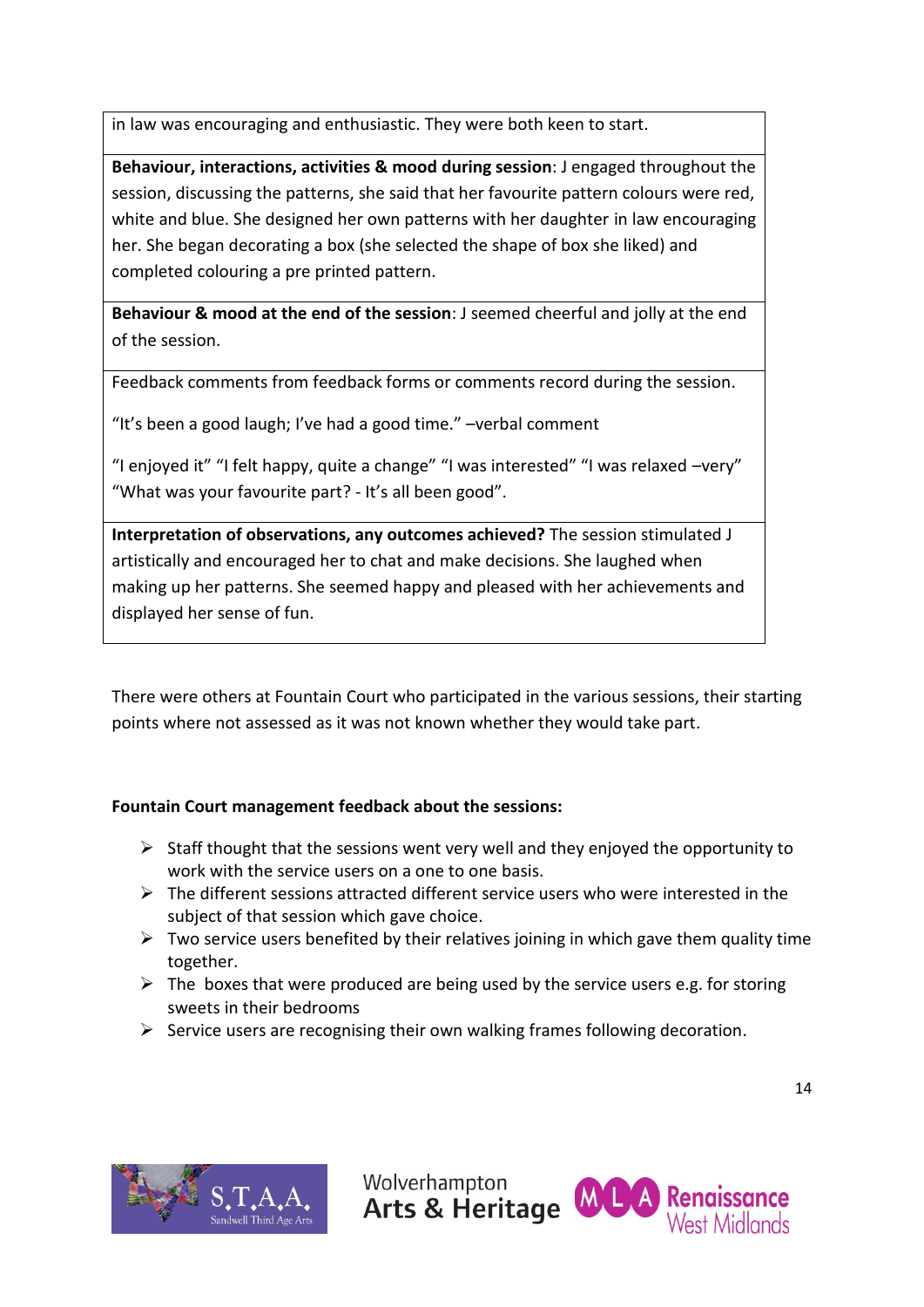- $\triangleright$  The sessions brought back lots of memories, and gave the staff working with them another insight into their past.
- $\triangleright$  Staff and service users both fed back that the leaders of the project. Sharon, Thanh, and Trisha interacted well with everyone and gave everyone equal amount of one to one time.
- $\triangleright$  Following the sessions some service users stayed in well being through the day this was demonstrated by talking about the session and being in receptive mood
- $\triangleright$  All enjoyed the sessions very much.

## **Arts outcomes**

Participants created or contributed to the creation of art works ranging from making paper toys: such as a sky hook or a 'wonder turner', Christmas decorations and decorating cakes using different icing techniques. They engaged in arts techniques and used different artistic media such as block printing, photography, embossing paper, making rubbings and cutting out and colouring. They engaged in object handling and experienced sensory stimulation through touch, sight, smell, sound. Themes included cameras and photography, childhood toys and games and objects from the home. Participants demonstrated, through their responses and behaviour, that the sessions gave them a positive experience: benefits associated with the opportunity to be imaginative, experiencing new or different activities.

The project's aim was to engage residents in a creative and reflective way, using arts and cultural artefacts to tap into memory and draw out creativity and individual personal expression. In this project the priority for the participant was in the process of engaging rather than in creating an end product of a finished art piece and given the skills levels of the participants involved it was unrealistic to expect an artistic outcome in the form of a finished art piece. As well as reminiscing, some participants decorated their walking frames or decorated a memento box.

## **Health & wellbeing outcomes**

The overall approach of this project and the resources available made it unrealistic to attempt measure whether the interactions had any effect of minimising people's disability or deterioration from their established health conditions other than what could be observed anecdotally during sessions.



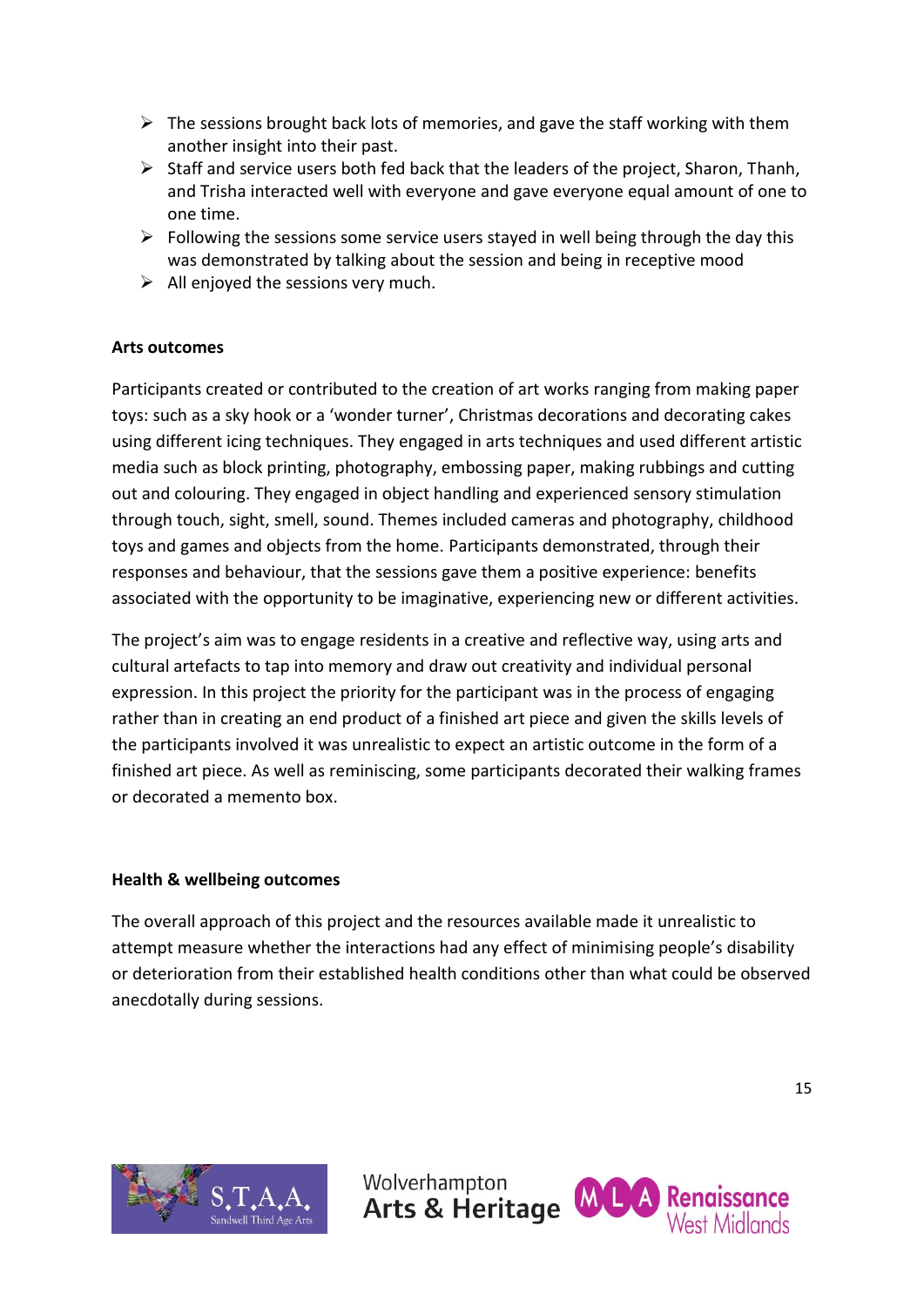We believe the project contributed to maintaining the participant's level of functioning for its duration: exercising memories, motor skills, dexterity, conversation, reasoning and decision making. We believe it contributed to maintaining people's concentration and focus and maintaining alertness if people tended to be sleepy. Throughout the project all members of staff involved in supporting participation or delivery observed very positive engagement and a general atmosphere of excitement in the activity areas. We believe participation contributed to improving people's cheerfulness. All the positive outcomes generated by the intervention contributed to people's improved quality of life.

We may have been able to collect more evidence to support our assumptions about the health and wellbeing outcomes participants achieved if we had designed recording forms for the staff at Fountain Court to complete about the people who had participated. The forms could have asked about the behaviour and mood of participants in the hours after the session and in the days between sessions. We could have got more detailed feedback from the staff at the end of the project if we had conducted face to face interviews with prepared questions for each staff member who had participated.

## **Summary of Outcomes.**

**The project was successful in helping to re-able people through confidence building and social interaction. Participation appeared to improve people's well being for the time they participated in the activities, and, as reported anecdotally by staff at Fountain Court, this lasted for the remainder of the day.**

## **Costs of the Pilot project:**

| Item                                                             | CostF     |
|------------------------------------------------------------------|-----------|
| Artist delivery of 7 x half day contact sessions $+ 6x$ half day |           |
| preparation @ £200 per full day                                  | £1,400.00 |
| Artist x 2 half day meetings @£50 meeting rate                   | £100.00   |
| Artist x 1 half day research & sourcing materials @£50 meeting   |           |
| rate                                                             | £50.00    |
| Purchasing objects for object handling & art materials           | £264.00   |
| Travel costs for STAA co-ordinator/Arts in health co-ordinator   | £43.00    |
| Planning meetings for STAA co-ordinator, stationary (letters,    |           |
| posters), postage, project documentation (photography)           |           |
| contingency                                                      | £228.00   |